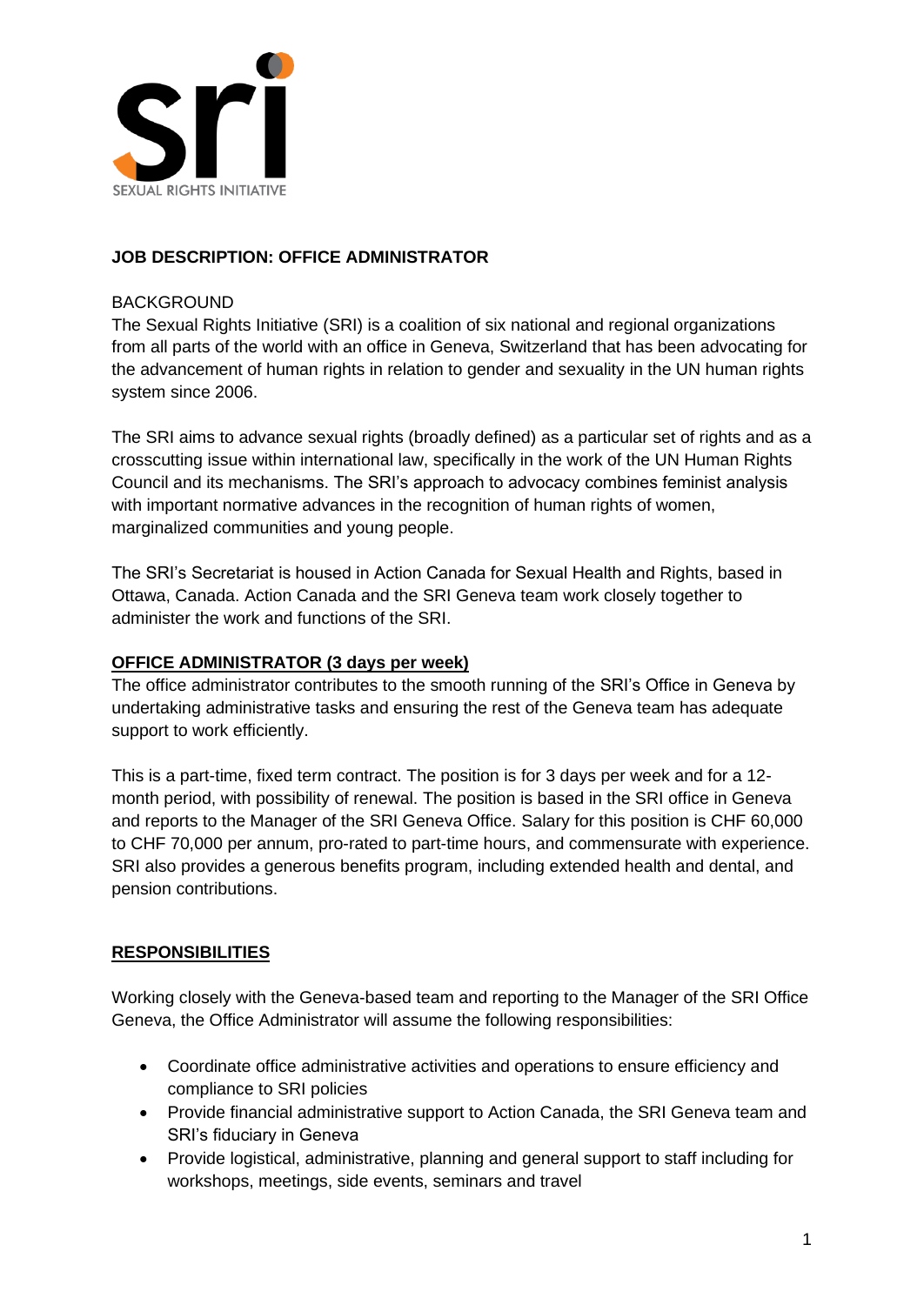- Work with the Action Canada logistics personnel to support the participation of SRI partners, and others SRI collaborates with, in UN Geneva based processes (including by assisting with visa applications, UN accreditation, travel logistics, hotel bookings etc.)
- Assist in the scheduling of meetings as appropriate, and update the team calendar
- Maintain appropriate filing systems
- Plan and take detailed minutes at SRI partner calls, Geneva team meetings, and other meetings as required
- Order office supplies and research new deals and suppliers
- Create and update administrative and financial records, service provider and other contact lists
- Manage phone calls and correspondence (e-mail, letters, packages, etc.)
- Act as the primary point of contact with the SRI's fiduciary in Geneva
- Ensure bills and invoices are paid in a timely manner in coordination with the fiduciary and responsible person at Action Canada for Sexual Health and Rights, and maintain accurate records
- Liaise with SRI commercial suppliers, building management, cantonal authorities etc.

## **SRI Teamwork**

All members of the SRI team in Geneva are expected to work collaboratively, to ensure strong communication and linkages between the SRI's streams of work and partners, and to actively support the achievement of the SRI's strategic goals as determined by the SRI partner organizations.

# **SKILLS AND COMPETENCIES**

- Commitment to sexual and reproductive rights and social justice
- Commitment to and demonstrated effectiveness working as part of a participatory, cross-professional team, building trusting relationships with colleagues, working with team members who are remote working and in different time-zones
- Excellent organizational and time management skills and the ability to prioritize work effectively
- Attention to detail and problem-solving skills
- Experience organizing travel, meetings, or other logistics a strong asset
- Sound judgment and a very clear and focused approach
- Sensitivity and a strong capacity for confidentiality, tact, discretion, and diplomacy
- Excellent written and verbal communication skills in French and English
- Excellent interpersonal skills
- Knowledge of office management systems and procedures
- Demonstrated commitment to anti-racism and anti-oppression principles and practices
- Flexible and adaptive, able to respond quickly and effectively to changing circumstances